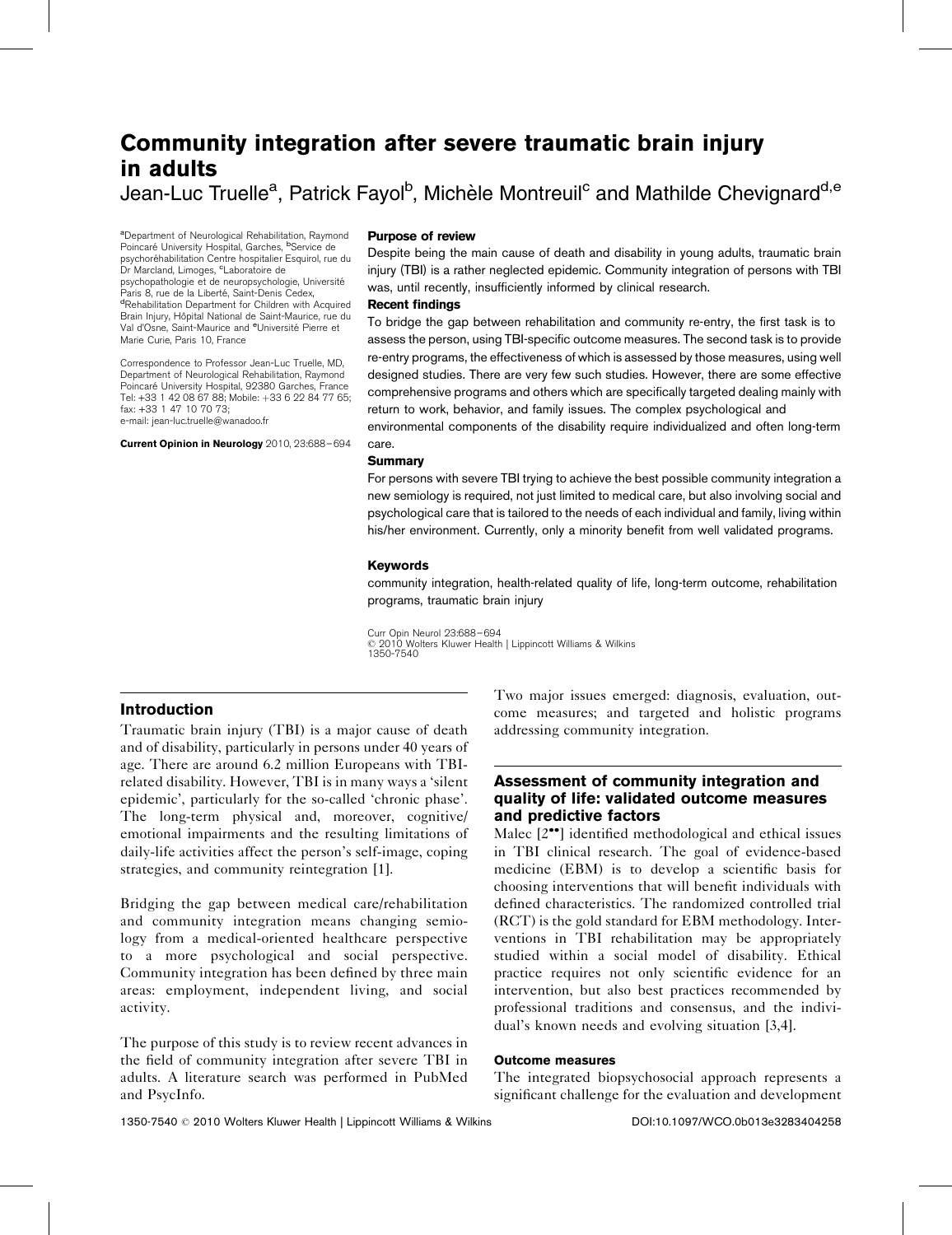of TBI re-entry programs. Their assessment needs validated scales which are specific to the chronic phase, and commonly used in TBI. Examples are the Community Integration Questionnaire (CIQ) [\[5\]](#page-4-0), the Mayo-Portland Adaptability Inventory (MPAI-4) [\[6\]](#page-4-0), the Glasgow Outcome Scale Extended (GOSE) [\[7\],](#page-4-0) and the European Brain Injury Society (EBIS) document [\[8\]](#page-4-0). In addition, the International Classification of Functioning, Disability, and Health (ICF) [\[9\]](#page-4-0) offers a taxonomic tool for conceptualizing and codifying symptoms and barriers to community participation, and allocating resources.

Increasingly, outcome assessment incorporates the subjective opinion of the person with TBI and of his/her family. Self-awareness may be assessed by the Patient Competency Rating Scale (PCRS) [\[10](#page-4-0)<sup>\*</sup>[\]](#page-4-0), mood and behavior by the Hospital Anxiety and Depression Scale (HADS) [\[11\]](#page-4-0). The ultimate goal of community integration is health-related quality of life (HRQOL), and the unique TBI-specific HRQOL scale, QOLIBRI, has now been validated in six languages [\[12](#page-4-0) [\]](#page-4-0).

The most widely used approach to evaluating TBI-specific programs aimed at community reintegration is the accreditation process of The Commission on Accreditation of Rehabilitation Facilities (CARF). CARF is a nonprofit American/Canadian organization which has assessed more than 500 programs in North America and in Europe [\[13\]](#page-4-0).

### Predictive factors of community integration

Older age at injury, years after injury  $[14^{\bullet}, 15^{\bullet \bullet}, 16^{\bullet \bullet}],$  $[14^{\bullet}, 15^{\bullet \bullet}, 16^{\bullet \bullet}],$  $[14^{\bullet}, 15^{\bullet \bullet}, 16^{\bullet \bullet}],$  $[14^{\bullet}, 15^{\bullet \bullet}, 16^{\bullet \bullet}],$ dynamic assessment of learning ability [\[17\]](#page-4-0), coma length, Barthel Index score, hospital discharge destination, and preinjury community integration [\[18](#page-4-0)<sup>°</sup>[\]](#page-4-0) are usually reported as the major determinants of postinjury community integration.

As emphasized by Ben-Yishay and Daniels-Zide [\[19\],](#page-4-0) and Prigatano [\[20\],](#page-4-0) psychosocial variables play a crucial role, namely, motivation (a desire for, and personal engagement with rehabilitation); sufficient awareness and acceptance of the handicapping consequences of TBI; sufficient emotional stabilization; and social and family environment, particularly a supportive partner and identified and committed professionals.

The five best predictors or HRQOL (measured by QOLIBRI) in the community integration period are depression, amount of help needed, health complaints, anxiety, and GOSE score [\[12](#page-4-0)<sup>°</sup>[\]](#page-4-0).

# Community integration targeted programs

Although the major part of motor and cognitive recovery takes place during the first year, persons with severe TBI can improve after injury for many years [\[21](#page-5-0)<sup>°</sup>[\].](#page-5-0)

# Key points

- Use validated and TBI-specific measures of community integration and HRQOL.
- When elaborating program studies, participant characteristics and program content have to be specified.
- Promote best practice in research, including RCT, single-case experimental design, and consensus conferences.
- Long-term follow-up and quality assurance are needed, and an individualized and evolving approach based on individual needs, hopes and life situation.
- Promote community-based, holistic and multidisciplinary programs, with continuity of care and TBIspecific networks.

Targeted programs aiming at improving various physical, cognitive and behavioural impairments may increase patient independence.

# Physical therapy interventions

Physical disability, in severe TBI, can be a major obstacle to community integration. The physician has a pivotal role here by coordinating other health professionals. He/she is confronted with a range of problems, such as epilepsy, hydrocephalus, hormone deficiency, sensory impairments, oro-pharyngeal and bladder/bowel dysfunction, movement and balance disorders, spasticity, orthopedic issues, pain, and frequent comorbidities in those vulnerable patients. Recovering mobility is a main challenge. It often requires long-term rehabilitative maintenance, and may involve a wheelchair, and assistive devices, for facilitating independent functioning in the community [\[22\]](#page-5-0).

# Neuropsychological rehabilitation

Various specific neuropsychological rehabilitation programs, focused on divided attention [\[23](#page-5-0) [\],](#page-5-0) metacognitive skills training [\[24\]](#page-5-0) or self-awareness [\[25\]](#page-5-0) can improve the targeted skill, but with little transfer to nontrained skills or independence in everyday life. This is a recurring problem in neuropsychological rehabilitation in the chronic phase  $[26$ <sup> $\bullet$ </sup> $]$ .

Wilson et al.  $[26$ <sup>\*\*</sup>[\]](#page-5-0) demonstrated the efficiency of electronic devices to compensate memory deficits. For Culley and Evans [\[27\],](#page-5-0) mobile phone and text messages use improved memorization of rehabilitation goals. Information provision on TBI programs is increasingly webbased [\[28\]](#page-5-0).

# Behavioral and emotional dysfunction, the major predictor of low community integration and poor **HROOL**

Two literature reviews  $[29^{\bullet}, 30^{\bullet\bullet}]$  $[29^{\bullet}, 30^{\bullet\bullet}]$  $[29^{\bullet}, 30^{\bullet\bullet}]$  reported very few studies meeting level I requirements. Cognitive/behavior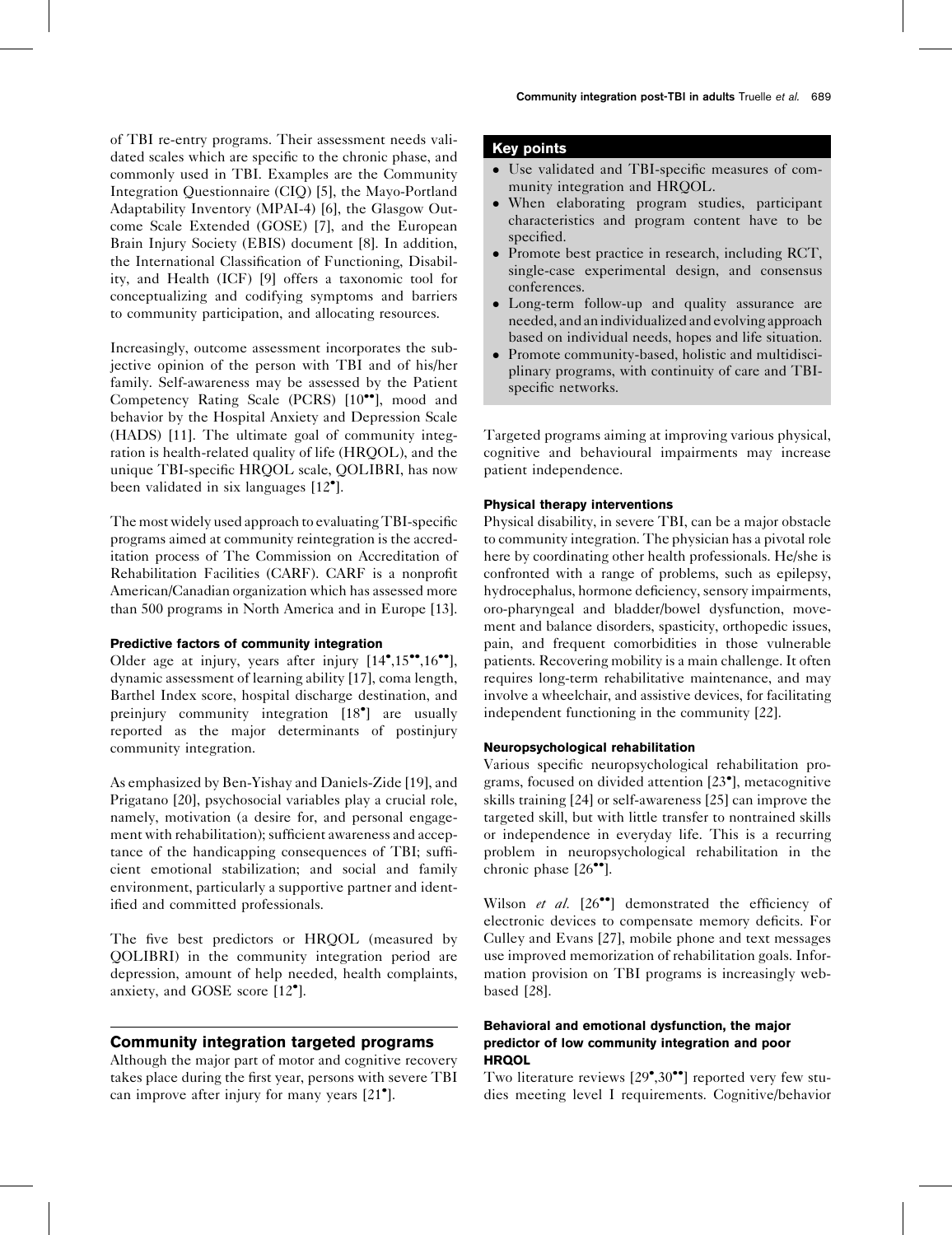therapy and comprehensive holistic re-entry programs improve behavioral problems. Serotoninergic antidepressants are the best option for depression. Methylphenidate [\[31](#page-5-0)<sup>°</sup>[\]](#page-5-0) and rivastigmine [\[32\]](#page-5-0) improve information processing in some persons with TBI. Antipsychotic drugs should be used with caution for aggression, and adverse effects are increased after TBI [\[33](#page-5-0)<sup>°</sup>[\].](#page-5-0)

Traumatic brain injury limitations on communication, insight, and self-awareness are an obstacle to insightbased psychotherapies. Cognitive/behavior therapy and family therapy are increasingly used. Therapy may address existential issues such as mourning the loss of the preinjury hopes and aspirations  $[29^{\bullet}, 30^{\bullet \bullet}]$  $[29^{\bullet}, 30^{\bullet \bullet}]$ .

Alcohol and drug addictions are frequent and have a deleterious effect in TBI. Surprisingly, many physicians fail to screen for substance abuse. Furthermore, West *et al.* [\[34](#page-5-0)<sup>°</sup>[\]](#page-5-0) showed that 40% of those who diagnosed substance abuse failed to refer such patients for treatment. In a RCT, Ponsford et al. [\[35](#page-5-0)<sup>\*</sup>[\]](#page-5-0) demonstrated the positive effect of motivational interviewing, together with an information booklet on reducing alcohol consumption.

### Return to work

Return to work (RTW) is one of the main challenges following severe TBI  $[12^{\bullet}, 36, 37^{\bullet}, 38^{\bullet \bullet}]$  $[12^{\bullet}, 36, 37^{\bullet}, 38^{\bullet \bullet}]$  $[12^{\bullet}, 36, 37^{\bullet}, 38^{\bullet \bullet}]$ . The most significant predictors of a successful RTW are better marital and pretraumatic work status, higher education level, socio-economic status, and current income, less severe injury, shorter hospitalization length, being a Caucasian, and HRQOL [\[12](#page-4-0)<sup>•</sup>[,36,37](#page-4-0)<sup>•</sup>[\]](#page-4-0).

Fadyl and McPherson [\[38](#page-5-0)<sup>••</sup>[\]](#page-5-0) identified three approaches to vocational rehabilitation: work skills rehabilitation, guided work trials and assisted placement with transitional job support; individual placement model of supported employment with on-the-job coaching and unlimited intervention time and extent; and a case management model, with early intervention and continuity of care, and coordination with other rehabilitation services. The third approach was the most effective, and Fadyl et al. noted the importance of the therapeutic alliance with a skilled practitioner.

Wrona [\[39](#page-5-0) [\]](#page-5-0) described the vocational rehabilitation process in the state of Washington. Forty-four per cent of persons with severe TBI received vocational rehabilitation, including 65% who returned to work or were considered as employable. Vocational rehabilitation was provided in four phases: early intervention involving employee, employer, physician and vocational counselor; assessment of ability to work; retraining plan; and plan implementation. RTW may be full or part-time, shel-tered work, or volunteer activity. Ouellet et al. [\[40](#page-5-0)<sup>°</sup>[\]](#page-5-0) noted that the volunteer group included the most severely injured, and those with a longer delay after injury. One key to successful RTW is the belief on the part of service providers that employability is related to the right type, level, and intensity of support when efforts are made to help people locate workplaces in which their skills will be valued and their limitations accommodated [\[41](#page-5-0)<sup> $\bullet$ </sup>[\]](#page-5-0).

### Return to driving

Hemianopia, epilepsy, inattention, aggression, and substance abuse may all lead to inability to drive, thus impeding employability, social relationships, independence, and self-image. Severely injured patients should have a driving assessment, including neuropsychological examination, a simulator test, and an on-road driving test [\[42\]](#page-5-0).

### Sport, leisure, culture, and spirituality

Sports can be a major promoter of community integration, especially for those without severe physical damage. For the most severely injured, other nonsporting leisure activities may improve familial and social reintegration. The choice of activity is typically based on previous life experience, and the wishes and abilities of the person with TBI [\[43\].](#page-5-0) Better mental health is known to be associated with membership of a religious group. Positive spiritual experiences and willingness to forgive are related to better physical health [\[44\]](#page-5-0).

# Veterans programs

Traumatic brain injury veterans often sustain blast injury with sensory impairment, pain, reduced motivation, emotional dysfunction, substance abuse, and impaired family dynamics [\[45](#page-5-0)<sup>°</sup>[\]](#page-5-0). The Assisted Living Pilot Project at the Defense and Veterans Brain Injury Center-Johnstown combines traditional services with telemedicineteleconferencing and embedded research on outcomes and interventions [\[46](#page-5-0)<sup>°</sup>[\]](#page-5-0).

# Community integration holistic programs

A systematic review, from 1990 to 2008 (Geurtsen et al. [\[47](#page-5-0)<sup> $\bullet$ </sup>[\]\)](#page-5-0), of comprehensive re-entry programs after severe acquired brain injury (ABI) yielded two RCTs, five controlled comparative studies, and six uncontrolled longitudinal cohort studies. Those studies showed a reduction in psychosocial problems, better community integration and work participation, more so for day-treatment programs than for residential programs and for neurobehavioural interventions. Overall, there were methodological limitations, due to poor description of patient samples, and intervention characteristics. The author highlighted the importance of an integrated multidisciplinary team, and found that community-based therapy is as effective as residential programs. Some programs use the goal attainment approach, which provides subjective satisfaction, motivation, a sense of partnership, and self-awareness [\[48\].](#page-5-0)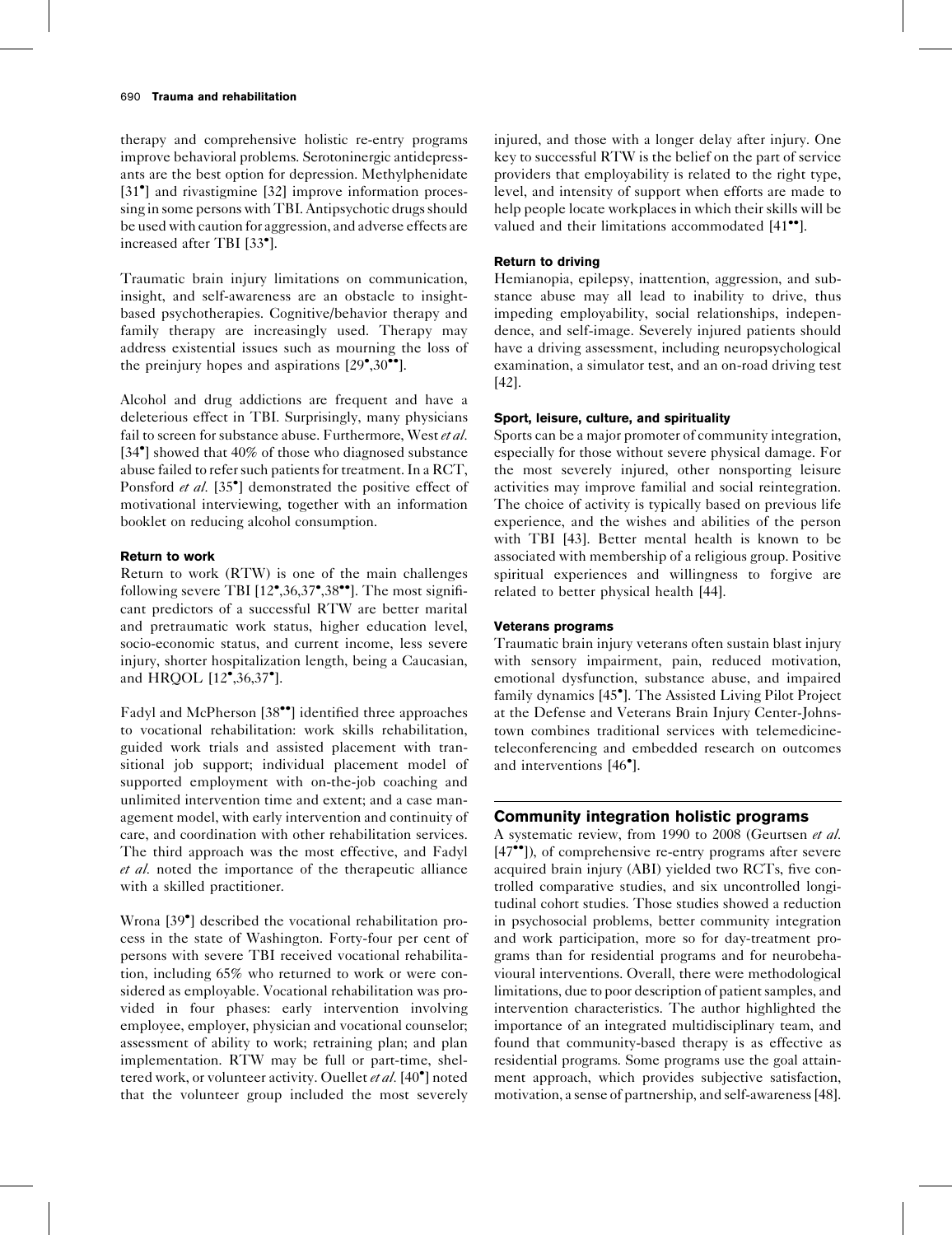Altman et al.  $[49\bullet]$  $[49\bullet]$  $[49\bullet]$  carried out a retrospective analysis of a community-based postacute brain injury rehabilitation on 489 persons with TBI, compared to 114 who were discharged early, prior to program completion. Significant differences in favor of the former were found on MPAI-4 ( $P < 0.0001$ ). Gracey *et al.* [\[50\]](#page-5-0) propose a model of the change process in rehabilitation called the Y-shape model focused on level of participation but also on the personal meaning of this to the person with TBI.

#### Case management

Case management was initially developed in the USA to facilitate cost-effective rehabilitation. In this approach, one person (the case manager) is given responsibility to formulate a plan of intervention, identify the many services likely to be needed by the brain injured person, and then help the patient navigate through the maze of services. Studies by Cope [\[51\]](#page-5-0) demonstrated that efficient case management led to shorter inpatient rehabilitation stays, and improved rehabilitation outcomes. Case management is developing in Europe. The British Association of Brain Injury Case Managers (BABICM) has now developed a competency framework to assure quality, and help the professional development of the case manager [\[52](#page-5-0)°[\].](#page-5-0)

### Impact on family, caregiver stress and long-term burden

The family has two characteristics: it is caregiver and it is suffering.

#### Family

Traumatic brain injury affects the whole family. Several studies indicate persisting and significant levels of depression, anxiety, and somatic symptoms. Higher caregiver distress was associated with caring for survivors who had worse functional status, received more supervision, and used alcohol excessively [\[53](#page-6-0)<sup>°</sup>[\].](#page-6-0)

Traumatic brain injury family associations are an important part of the service network, and provide peer groups, mutual help, and counseling. Regional associations are often grouped in a national union, which may accrue political power, and convince public authorities to pay attention to this 'silent epidemic', and to give financial support for integration programs.

#### Sex and partnership

Complaints of sexual dysfunction are related to isolation, emotional and behavioral change, and impaired communication, rather than physical/organic difficulties. Nevertheless, unsatisfied sexual desire, coupled with impulsivity, reduced empathy, and difficulty in understanding social situations can explain the (relatively infrequent) sexual assault or aggression. The partner of the injured person, often a woman, may sustain a heavy emotional burden, related to loss of support and increased responsibilities. There is a high risk of divorce with a divorce rate of 58% five years following injury. Managing sexual issues, especially in residential facilities, is very challenging for staff, and requires patient-centred care, with a respect for emotional needs, while balancing an individual's rights and limitation of liberty necessitated by the risk of violence. For female patients pregnancy is a difficult challenge, requiring reliable contraception and/or mature decision founded on the ability of the couple to bring up children [\[52](#page-5-0)°[,54\].](#page-5-0)

### Professional training and concerns

A well trained, experienced, open-minded, and motivated professional is a key element in a TBI re-entry program. US and European master classes and university courses with practical exercises and in-facility courses are available  $[52^{\bullet}, 55^{\bullet}]$  $[52^{\bullet}, 55^{\bullet}]$  $[52^{\bullet}, 55^{\bullet}]$ .

#### Medico-legal aspects

Whatever the compensation system, the physician, the psychologist, and others, for example, the occupational therapist, play a major role. TBI requires a thorough assessment of cognitive/behavior sequelae, family needs, and functional consequences such as loss of employment. The complexity of TBI requires an expert experienced in TBI care, and a solicitor trained in injury compensation [\[51\].](#page-5-0)

### The patient and the life project

Over time, the impact of the initial severity and of the biomedical aspects decreases, whereas the impact of the psychological and social/environmental aspects increases. TBI is particularly common as a result of road traffic accidents in adolescents and young adults and comes at a time when they are making decisions about important life issues regarding independence, work and relationships. Asking patients for their subjective opinion is crucial in prioritizing therapeutic goals, taking into account their personal needs, values and hopes. It also facilitates the therapeutic alliance, thus helping the participant to build a new life, in his/her own cultural, familial, social and environmental context [\[12](#page-4-0)<sup>°</sup>[,55](#page-4-0)<sup>°</sup>[,56](#page-4-0)<sup>°</sup>[,57\].](#page-4-0)

#### Continuum of care

One critical issue is transition between early rehabilitation and community integration. At that transition, TBI persons are still often left alone with their families, without significant clinical support, leading often to psychosocial deterioration. To address this issue, a transitional program was created, in France, with four aims: evaluation, retraining, social/vocational orientation, and follow-up (UEROS). Each of the 32 UEROS comprises a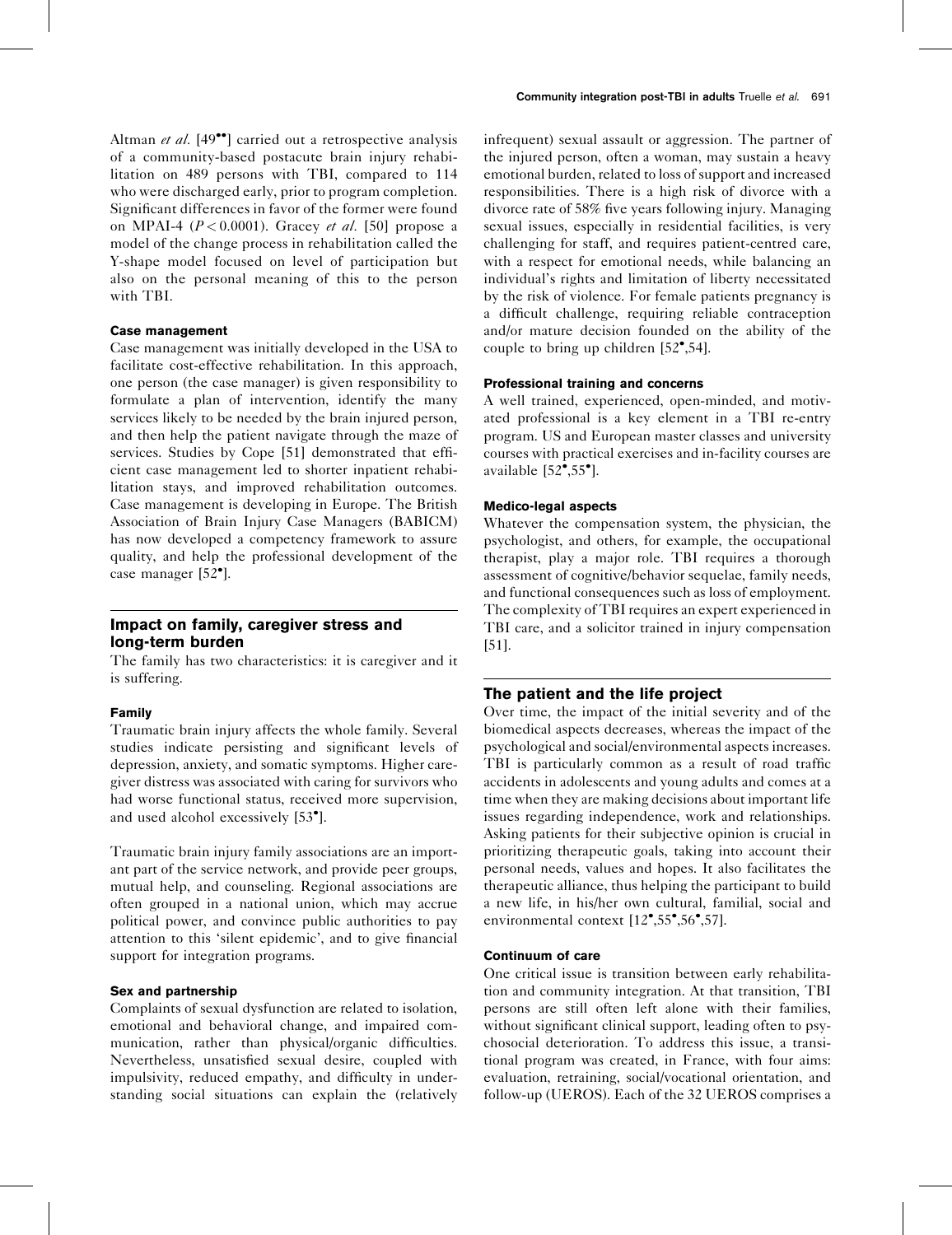<span id="page-4-0"></span>multidisciplinary team providing support for 6 months to acquired brain injuries, mainly TBI (67%), and long-term assessment and follow-up. Out of 395 ABI patients, 68% were moderately or severely disabled at admission. Two years after discharge, 33% returned to their own accommodation and 49% to some kind of work. Apart from the mandatory continuity of care all the way through, there is a need for TBI-specific networks, if possible in the same geographic area [\[55](#page-6-0) [\]](#page-6-0),

#### Do the services meet the needs?

Lefebvre et al. [\[58\]](#page-6-0) interviewed persons with TBI, families and professionals and found that services were considered to be inadequate, as follows: information, communication planning, resources coordination and coherent support, feedback in progress and issues, and access to medical records; financial protection, work adaptation and how to access care in psychological crises; recognition of the need for family and caregiver training and support, peer groups and associations; and continuity of care, awareness and access to TBI-specific programs.

#### Conclusion

For persons with severe TBI trying to achieve the best possible community integration a new semiology is required, not just limited to medical care, but also involving social and psychological care that is tailored to the needs of each individual and family living within his/her environment [18<sup>°</sup>]. Community-based holistic, interdisciplinary, and TBI-specific programs are needed, and outcomes must be rigorously assessed by effective measures. There are currently too few services to meet the needs of all those who have suffered a TBI, especially in the long term  $[53<sup>•</sup>]$  $[53<sup>•</sup>]$ .

#### Acknowledgements

We would like to thank Dr Neil Brooks for our common work on TBI projects on behalf of the European Brain Injury Society, and for including his helpful advice on this paper, Professor Klaus von Wild who induced me to focus our main common investment on community integration of persons with TBI, Professor Philippe Azouvi for our fruitful collaboration about the persons with TBI that I take care of in his department, Christophe Coupé who gathered the numerous papers, Michel Onillon (ADEF-résidences) for his contribution to community integration of adults with TBI.

The authors report neither conflict of interest, nor any funding or sponsorship.

#### References and recommended reading

Papers of particular interest, published within the annual period of review, have been highlighted as:

- of special interest
- of outstanding interest

Additional references related to this topic can also be found in the Current World Literature section in this issue (pp. 711-713).

1 Tagliaferri F, Compagnone C, Korsic M, et al. A systematic review of brain injury epidemiology in Europe. Acta Neurochir (Wien) 2006; 148:255–268.

2  $\bullet \bullet$ Malec JF. Ethical and evidence-based practice in brain injury rehabilitation. Neuropsychol Rehabil 2009; 19:790–806.

This study represents an outstanding contribution to the place of evidence-based medicine and randomized controlled studies in TBI. However, in the absence of strong evidence, the ethical practice of brain injury rehabilitation also requires an awareness of current best practices recommended by professional traditions and consensus in individual care. He insists on the social/environmental aspects of disability when targeting the interventions.

- 3 Hart T. Treatment definition in complex rehabilitation interventions. Neuropsychol Rehabil 2009; 6:824–840.
- The Congressional Brain Injury Task Force. The 2008 International Conference on Behavioral Health and Traumatic Brain Injury: report to Congress on improving the care of wounded warriors now. Clin Psychol 2009; 8:1283– 1290.
- 5 Willer B, Ottenbacher KJ, Coad ML. The community integration questionnaire. A comparative examination. Am J Phys Med Rehabil 1994; 73:103–111.
- Malec JF, Lezak MD. Manual for the Mayo-Portland Adaptability Inventory. 2008. [www.tbimis.org/combi/mpai](http://www.tbimis.org/combi/mpai).
- 7 Wilson JT, Pettigrew LE, Teasdale GM. Structured interviews for the Glasgow Outcome Scale and the extended Glasgow Outcome Scale: guidelines for their use. J Neurotrauma 1998; 15:573–585.
- 8 Brooks DN, Truelle JL, et al. The E. B. I. S. document (European Brain Injury Society). In: Brooks DN, Truelle JL, editors. Head injury evaluation chart. Ezanville, France: LADAPT; 1994. pp. 1–32. ; [www.ebissociety.org.](http://www.ebissociety.org/)
- 9 Koskinen S, Hokkinen EM, Sarajuuri J, Alaranta H. Applicability of the ICF checklist to traumatically brain injured patients in postacute rehabilitation settings. J Rehabil Med 2007; 39:467–472.
- 10 Prigatano GP. Anosognosia: clinical and ethical considerations. Curr Opin .. Neurol 2009; 22:606–611.

PCRS is the most used and accurate scale of anosognosia with two questionnaires to do with the patient and with the significant other. Anosognosia is one of the major obstacles to community integration.

- 11 Zigmond AS, Snaith RP. The hospital anxiety and depression scale. Acta Psychiatrica Scand 1983; 67:361–370.
- 12 Truelle JL, Koskinen S, Hawthorne G, et al. Quality of life after traumatic brain  $\bullet$ injury: the clinical use of the QOLIBRI, a novel disease-specific instrument. Brain Injury 2010; 24:1272–1291.

This study presents the first TBI-specific HRQOL instrument via a 37 item selfreport questionnaire, to be filled-out in 12 min (the most severely injured need the help of an examiner), and validated by the international QOLIBRI Task Force in six languages and six more in progress.

- 13 Commission on Accreditation of Rehabilitation Facilities. Medical rehabilitation standards manual; 2005 [www.carf.org](http://www.carf.org/).
- 14 Senathi-Raja D, Ponsford J, Schönberger MJ. Impact of age on long-term  $\bullet$ cognitive function after traumatic brain injury. Neuropsychology 2010; 24:336–344.

After maximum spontaneous recovery from TBI, poorer cognitive functioning appears to be associated with both older age at the time of injury and increased time postinjury.

15 Ponsford J, Schönberger M. Family functioning and emotional state two and  $\bullet$ five years after traumatic brain injury. J Int Neuropsychol Soc 2010; 16:306– 317.

This long-term study showed that both TBI participants and their relatives had elevated rates of anxiety and depression, with little difference at 2 and 5 years after injury. These findings indicate the need for long-term support of families with a brain-injured member.

16 Sendroy-Terrill M, Whiteneck GG, Brooks CA. Aging with traumatic brain  $\bullet$ injury: cross-sectional follow-up of people receiving inpatient rehabilitation over more than 3 decades. Arch Phys Med Rehabil 2010; 91:489–497.

The initial severity of the TBI is a stronger predictor of most outcomes than either the years after injury or the age at injury. Nevertheless, these last two factors predict decline in physical and cognitive functioning, in social participation, and in perceived environmental barriers.

- 17 Uprichard S, Kupshik G, Pine K, Fletcher BC. Dynamic assessment of learning ability improves outcome prediction following acquired brain injury. Brain Injury 2009; 23:278–290.
- 18 Willemse van-Son A, Ribbers G, Hop W, Stam H. Community integration  $\bullet$ following moderate to severe traumatic brain injury: a logitudinal issue. J Rehabil Med 2009; 41:521–527.

Age, Barthel Index scores, hospital discharge destination, and preinjury community integration scores were the major determinants of community integration 36 months after injury.

- 19 Ben-Yishay Y, Daniels-Zide E. Diller lecture: outcomes after holistic rehabilitation. Rehabil Psychol 2000; 2:112–129.
- 20 Prigatano GP. Work, love, and play after brain injury. Bull Menninger Clin 1989; 53:414–431.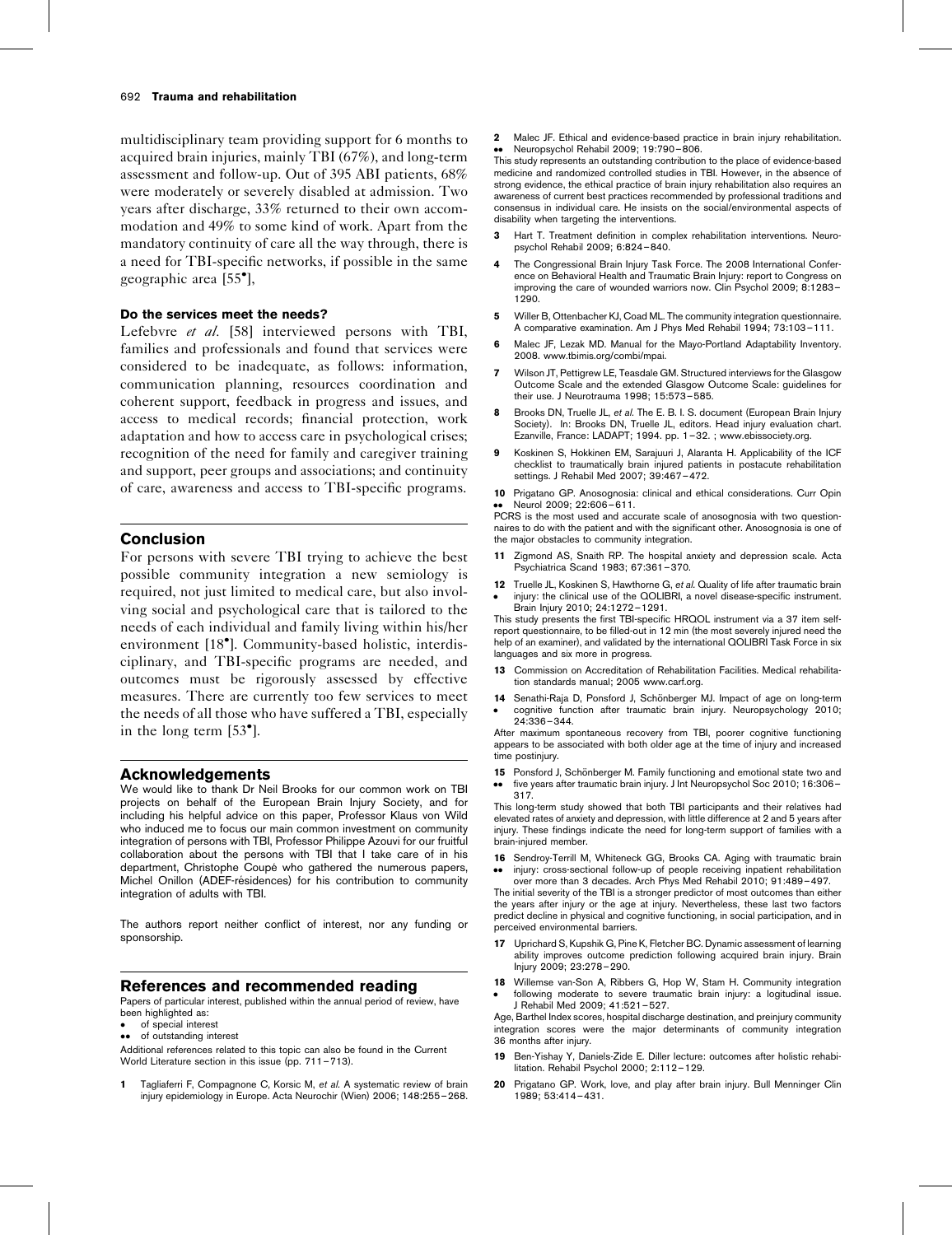<span id="page-5-0"></span>21 Jacobsson LJ, Westerberg M, Söderberg S, Lexell J. Functioning and disability  $\bullet$ 6-15 years after traumatic brain injuries in northern Sweden. Acta Neurol Scand 2009; 120:389–391.

Individuals with a TBI can achieve and maintain a high degree of functioning many years after the injury. Increasing age and a greater injury severity contributed to their long-term disability.

- 22 Sullivan KJ. Therapy interventions for mobility impairments and motor skill acquisition after TBI. In: Zasler N, Katz D, Zafonte R, editors. Brain injury medicine. New York: Demos Publisher; 2007. pp. 929–946.
- 23 Couillet J, Soury S, Lebornec G, et al. Rehabilitation of divided attention after  $\bullet$ severe traumatic brain injury: a randomised trial. Neuropsychol Rehabil 2010; 20:321–339.

Very well designed study showing a positive effect on divided attention rehabilitation but without significant transfer in the long term on activities of daily life.

- 24 Ownsworth T, Quinn H, Fleming J, et al. Error self-regulation following traumatic brain injury: a single case study evaluation of metacognitive skills training and behavioural practice interventions. Neuropsychol Rehabil 2010; 20:59–80.
- 25 Lundquist A, Linnros H, Ornelius H, Samuelsson K. Improved self-awareness and coping strategies for patients with acquired brain injury: a group therapy programme. Brain Injury 2010; 24:823–832.
- 26 Wilson B, Gracey F, Evans J, Bateman A. Neuropsychological rehabilitation: .. theories, models, therapy and outcome. Wilson B, editor. Cambridge, UK:
- Cambridge University Press; 2009. This book presents a holistic approach to understanding and working with the

population with acquired brain injury by integrating evidence-based treatment with clinical judgment and patient-centred goals.

- 27 Culley C, Evans JJ. SMS text messaging as a means of increasing recall of therapy goals in brain injury rehabilitation: a single-blind within-subjects trial. Neuropsychol Rehabil 2010; 20:103–119.
- 28 Newby G, Groom C. Evaluating the usability of a single UK community acquired brain injury (ABI) rehabilitation service website: implications for research methodology and website design. Neuropsychol Rehabil 2010; 20:264–288.
- 29 Fann JR, Jones AL, Dikmen SS, et al. Depression treatment preferences after  $\bullet$ traumatic brain injury: a systematic review. J Head Trauma Rehabil 2009;

24:272–278. The challenge concerns one of the major obstacles to community integration. This up-to-date literature review shows the paucity of RCT. Serotoninergic antidepressants and cognitive/behavioral interventions appear to have the best preliminary evidence for treating depression following TBI.

30 Cattelani R, Zettin M, Zoccolotti P. Rehabilitation treatments for adults with .. behavioral and psychosocial disorders following acquired brain injury: a systematic review. Neuropsychol Rev 2010; 20:52–58.

This literature review on 63 studies in ABI emphasizes the efficiency of cognitive/ behavior therapy and moreover of comprehensive holistic rehabilitation programs in psychosocial functioning.

31 Sivan M, Neumann V, Kent R, et al. Pharmacotherapy for treatment of attention  $\bullet$ deficits after nonprogressive acquired brain injury. A systematic review. Clin

Rehabil 2010; 24:110–121. Although there is lack of robust evidence to recommend the routine use of medication to improve attention after traumatic brain injury and stroke, the existing evidence indicates potential for benefit in some patents.

- 32 Silver JM, Koumaras B, Meng X, et al. Long-term effects of rivastigmine capsules in patients with traumatic brain injury. Brain Injury 2009; 23:123– 132.
- 33  $\bullet$ Tsiouris JA. Pharmacotherapy for aggressive behaviours in persons with intellectual disabilities: treatment or mistreatment? J Intellect Disabil Res 2010; 54:1–16.

Antipsychotic drugs should be given with caution, considering their adverse effects in TBI.

34 West S, Luck R, Capps C, et al. Alcohol/other drug problems screening and  $\bullet$ intervention by rehabilitation physicians. Alcohol Treat Q 2009; 23:280–293. Professional neglect of alcohol and drug problems.

35 Ponsford J, Twedly L, Lee N. Investigation of a brief intervention to minimize  $\bullet$ alcohol use following traumatic brain injury. Brain Impair 2010; 11:198–199.

A well designed RCT showing the positive effect of a simple method of interview and information as compared to usual treatment to reduce alcohol use in persons with TBI.

- 36 Gary KW, Arango-Lasprilla JC, Ketchum JM, et al. Racial differences in employment outcome after traumatic brain injury at 1, 2, and 5 years after injury. Arch Phys Med Rehabil 2009; 90:1699–1707.
- 37  $\bullet$ Tsaousides T, Warshowsky A, Ashman TA, et al. The relationship between employment-related self-efficacy and quality of life following traumatic brain injury. Rehabil Psychol 2009; 54:299–305.

The interest of this study is to take into account the subjective opinion of the worker on his/her working efficacy and of his/her QOL to improve the employability.

38 Fadyl JK, McPherson KM. Approaches to vocational rehabilitation after trau- $\bullet \bullet$ matic brain injury: a review of the evidence. J Head Trauma Rehabil 2009; 24:195–212.

This is a systematic and critical review on the effectiveness, strengths and weaknesses of vocational rehabilitation. Three broad categories of vocational rehabilitation are identified: program-based job skills training and placement assistance, individual placement model of supported employment, and case coordinated rehabilitation. In the absence of definitive evidence regarding efficacy, the author suggests a framework to evaluate which of the approaches available would be most suitable for the particular individual or population of interest.

39 Wrona RM. Disability and return to work outcomes after traumatic brain injury:  $\bullet$ results from the Washington State Industrial Insurance Fund. Disabil Rehabil 2010; 32:650–655.

A thorough description of a stage by stage process of return to work and of a State organization.

40 Ouellet M, Morin CM, Lavoie A. Volunteer work and psychological health  $\bullet$ following traumatic brain injury. J Head Trauma Rehabil 2009; 24:262– 271.

This study shows the interest of volunteer work in community integration for numerous severely injured.

- 41 Wehman P, Gentry T, West M, Arango-Lasprilla JC. Community integration: .. current issues in cognitive and vocational rehabilitation for individuals with
- ABI. J Rehabil Res Dev 2009; 46:909–918. The problems are not just cognitive or emotional but spill over into community living

and vocational issues. The main interest of this study is the thorough reflections on the background of community integration.

- 42 Kneipp S, Rubin A. Clinical driving assessment. In: Zasler N, Katz D, Zafonte R, editors. Brain injury medicine. New York: Demos Publisher; 2007. pp. 1091–1097.
- 43 Bier N, Dutil E, Couture M. Factors affecting leisure participation after a traumatic brain injury: an exploratory study. J Head Trauma Rehabil 2009; 24:187–194.
- 44 Johnstone B, Yoon DP, Rupright J, Reid-Arndt S. Relationships among spiritual beliefs, religious practices, congregational support and health for individuals with traumatic brain injury. Brain Injury 2009; 23:411–419.
- 45 French L, Spector J, Stier W, Kane R. Blast injury and traumatic brain injury. In:  $\bullet$ Kennedy CH, Moore JL, editors. Military neuropsychology. New York: Springer Publishing Co; 2010. pp. 101–125.

Given the increasing number of warriors sustaining blast injury including TBI, the author emphasizes the complexity of symptomatology and of care for both physical and emotional consequences and of the implications for their community integration.

46 Hoffman SW, Shesko K, Harrison CR. Enhanced neurorehabilitation techni- $\bullet$ ques in the DVBIC Assisted Living Pilot Project. NeuroRehabilitation 2010; 26:257–269.

A comprehensive model dedicated to warriors which enhances the knowledge of various targeted and comprehensive programs.

47 Geurtsen GJ, van Heugten CM, Martina JD, Geurts ACH. Comprehensive  $\bullet \bullet$ rehabilitation programmes in the chronic phase after severe brain injury: a systematic review. J Rehabil Med 2010; 42:97–110.

The most recently achieved literature review from 1990 to 2008 of the comprehensive rehabilitation and re-entry programs showing few RCT but positive effects on community integration.

- 48 Doig E, Fleming J, Tooth L. Patterns of community integration 2–5 years postdischarge from brain injury rehabilitation. Brain Injury 2001; 15:747-762.
- 49 Altman IM, Swick S, Parrott D, Malec JF. Effectiveness of community-
- .. based rehabilitation after traumatic brain injury for 489 programs completers compared to those precipitously discharged. Brain Impair 2010; 11:199.

This retrospective study grouped seven centers and 489 persons with TBI with a control group. At 12-month follow-up, program completers had a higher score for the full MPAI-4, the Abilities, Adjustment, and Participation indexes (all scores at  $P < 0.0001$ )

- 50 Gracey F, Evans J, Malley D. Capturing process and outcome in complex rehabilitation interventions: a 'Y-shape' model. Neuropsychol Rehabil 2009; 19:867–890.
- 51 Cope ND. Managing the impossible: getting better results in returning catastrophically injured people to work. J Workers Compensation 2009; 18:17–30.
- 52 British Association of Brain Injury Case Managers (BABICM) Competency Framework for Brain Injury Case Managers. 2010. [www.babicm.org](http://www.babicm.org/)

 $\bullet$  Framework for Brain Injury Case Managers. 2010. www.babicm.org<br>Despite the heterogeneity of the population served which explains the difficulty of assessing its effectiveness, case management is developing and integrates, under the leadership of the case manager, all the interventions needed by one person with TBI.